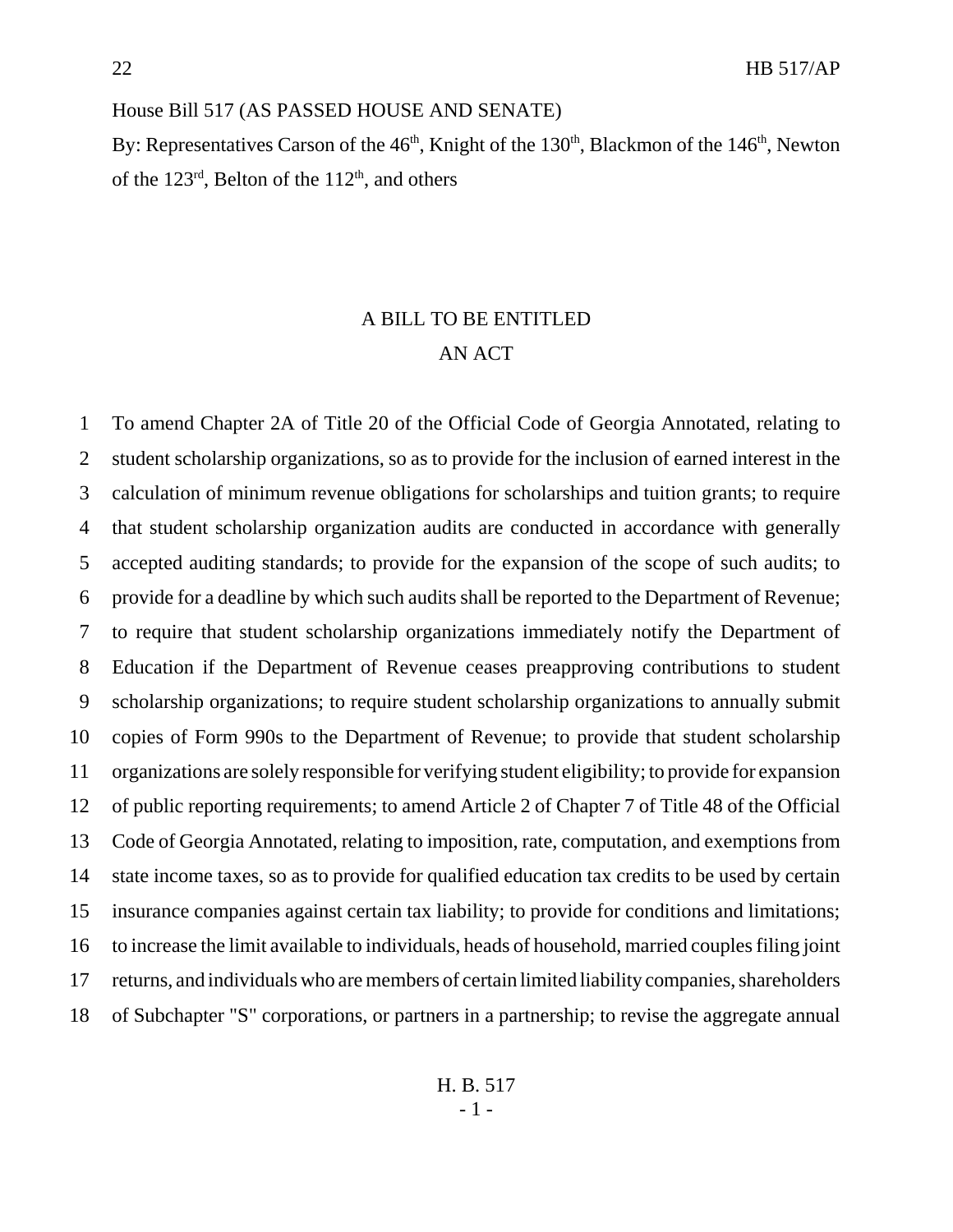limits of the tax credit and provide for increases contingent on the Governor's revenue estimates; to provide for annual determinations by the Office of Planning and Budget; to provide for related matters; to provide for effective dates and applicability; to repeal conflicting laws; and for other purposes.

BE IT ENACTED BY THE GENERAL ASSEMBLY OF GEORGIA:

# **PART I**

### **SECTION 1-1.**

 Chapter 2A of Title 20 of the Official Code of Georgia Annotated, relating to student scholarship organizations, is amended by revising Code Section 20-2A-2, relating to requirements for student scholarship organizations, as follows:

"20-2A-2.

Each student scholarship organization:

 (1) With respect to the first \$1.5 million of its annual revenue received from donations 32 for scholarships or tuition grants, must including interest earned on deposits and investments of scholarship funds or tuition grants, shall obligate at least 92 percent of such revenue for scholarships or tuition grants; with respect to its annual revenue received from donations for scholarships or tuition grants in excess of \$1.5 million and 36 up to and including \$10 million, must including interest earned on deposits and investments of scholarship funds or tuition grants, shall obligate at least 94 percent of 38 such revenue for scholarships and or tuition grants; with respect to its annual revenue received from donations for scholarships or tuition grants in excess of \$10 million and 40 up to and including \$20 million, must including interest earned on deposits and investments of scholarship funds or tuition grants, shall obligate at least 95 percent of 42 such revenue for scholarships and <u>or</u> tuition grants; and, with respect to its annual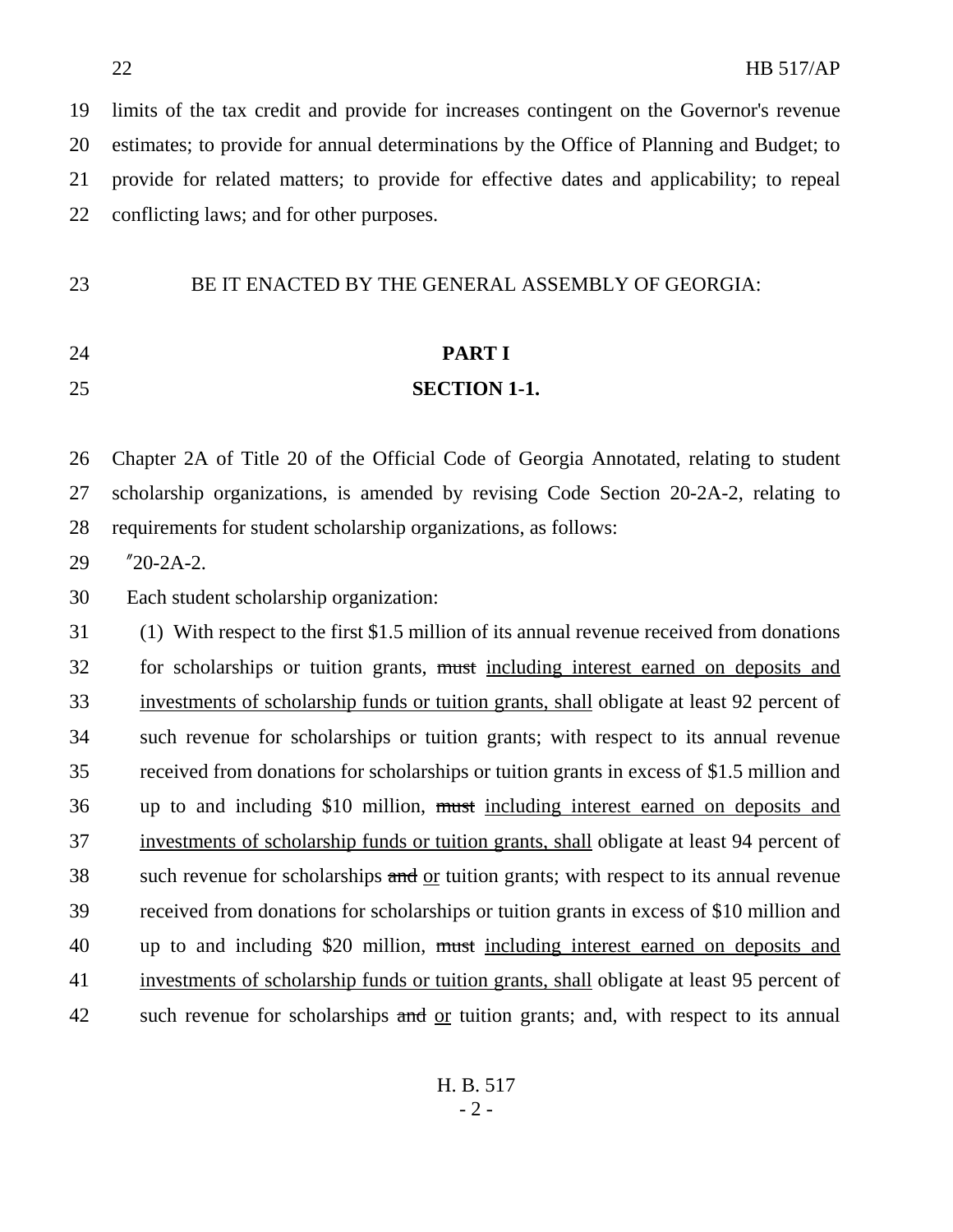revenue received from donations for scholarships or tuition grants in excess of \$20 44 million, must including interest earned on deposits and investments of scholarship funds 45 or tuition grants, shall obligate at least 96 percent of such revenue for scholarships and or tuition grants. On or before the end of the calendar year following the calendar year in which a student scholarship organization receives revenues from donations and obligates them for the awarding of scholarships or tuition grants, the student scholarship organization shall designate the obligated revenues for specific student recipients. Once the student scholarship organization designates obligated revenues for specific student recipients, in the case of multiyear scholarships or tuition grants, the student scholarship organization may distribute the entire obligated and designated revenues to a qualified school or program to be held in accordance with Department of Revenue rules for distribution to the specified recipients during the years in which the recipients are projected in writing by the private school to be enrolled at the qualified school or program. In making a multiyear distribution to a qualified school or program, the student scholarship organization shall require that if the designated student becomes ineligible or for any other reason the qualified school or program elects not to continue disbursement of the multiyear scholarship or tuition grant to the designated student for all the projected years, then the qualified school or program shall immediately return the remaining funds to the student scholarship organization. Once the student scholarship organization designates obligated revenues for specific student recipients, in the case of multiyear scholarships or tuition grants for which the student scholarship organization distributes the obligated and designated revenues to a qualified school or program annually rather than the entire amount, if the designated student becomes ineligible or for any other reason the student scholarship organization elects not to continue disbursement for all years, then the student scholarship organization shall designate any remaining previously obligated revenues for a new specific student recipient on or before the end of the following calendar year. The maximum scholarship amount given by the student

H. B. 517 - 3 -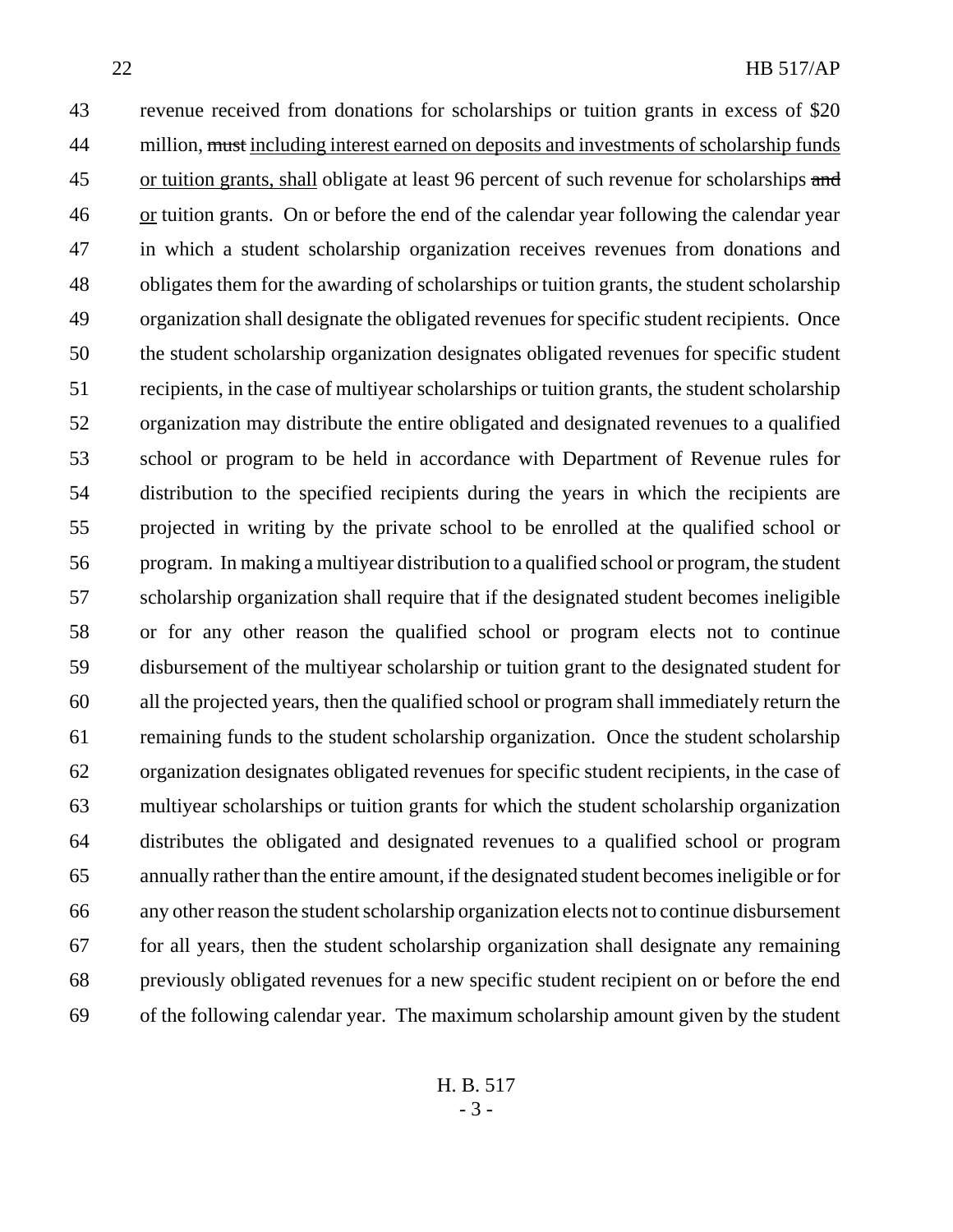scholarship organization in any given year shall not exceed the average state and local expenditures per student in fall enrollment in public elementary and secondary education for this state. The Department of Education shall determine and publish such amount annually, no later than January 1;

 (1.1) In awarding scholarships or tuition grants, shall consider financial needs of students based on all sources, including the federal adjusted gross income from the federal income tax return most recently filed by the parents or guardians of such students, as adjusted for family size. If the parents or guardians of a student have not filed a federal income tax return in either of the two calendar years immediately preceding the year of application, the student scholarship organization shall consider the financial need of the student based on proof of employment income of the parents or guardians from the 30 consecutive days closest to when the applicant submitted the scholarship application and on any other sources of income, including, but not limited to, unemployment benefits, social security benefits, and child support benefits;

84 (2) Shall Must maintain separate accounts for scholarship funds and operating funds. Until obligated revenues are designated for specific student recipients, the student scholarship organization shall hold the obligated revenues in a bank or investment account owned by the student scholarship organization and over which it has complete control; provided, however, that interest earned on deposits and investments of scholarship funds and tuition grants shall be included in the calculation of the minimum obligations provided for in paragraph (1) of this Code section;

91 (3) Shall Must have an independent board of directors with at least three members;

(4) May transfer funds to another student scholarship organization;

 (5) Within 120 days after the completion of the student scholarship organization's fiscal 94 vear, shall Must conduct an audit of its accounts by an independent certified public accountant within 120 days after the completion of the student scholarship organization's 96 fiscal year in accordance with generally accepted auditing standards verifying that it the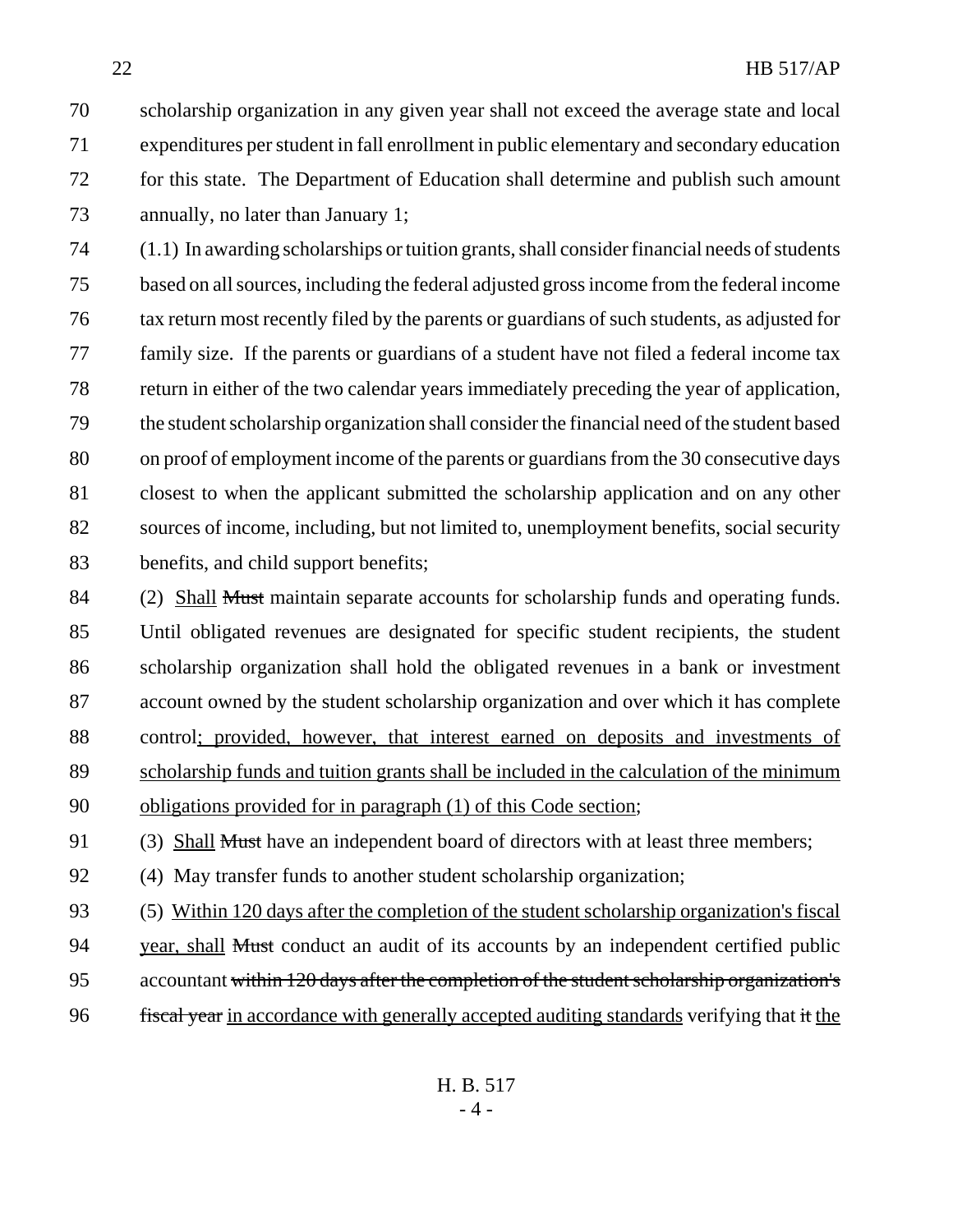97 student scholarship organization has complied with all requirements of this Code section chapter, including, but not limited to, scholarship fund management requirements, operational fund management requirements, other financial requirements, student eligibility requirements, school qualification requirements, and other scholarship management requirements. Each student scholarship organization shall also submit with each such audit a signed declaration certifying that it has complied and is in compliance with all legal and regulatory requirements imposed by state or federal law. Within 60 104 days of completion of such audit, each Each student scholarship organization shall provide a copy of such audit to the Department of Revenue in accordance with Code Section 20-2A-3. Notwithstanding Code Sections 20-2A-7, 48-2-15, 48-7-60, and 48-7-61, if the copy of the audit submitted fails to verify that the student scholarship organization obligated its annual revenue received from donations for scholarships or tuition grants, including interest earned on deposits and investments of such funds, as required under paragraph (1) of this Code section; that obligated revenues were designated for specific student recipients within the time frame required by paragraph (1) of this Code section; and that all obligated and designated revenue distributed to a qualified school or program for the funding of multiyear scholarships or tuition grants complied with all applicable Department of Revenue rules, then the Department of Revenue shall post on its website the details of such failure to verify. Until any such noncompliant student scholarship organization submits an amended audit, which, to the 117 satisfaction of the Department of Revenue, contains the verifications required under this Code section, the Department of Revenue shall not preapprove any contributions to the

- noncompliant student scholarship organization;
- (5.1) In addition to the audit required by paragraph (5) of this Code section, in 2023, the state auditor shall issue an economic analysis report on the performance of this tax credit to the chairpersons of the House Committee on Ways and Means and the Senate Finance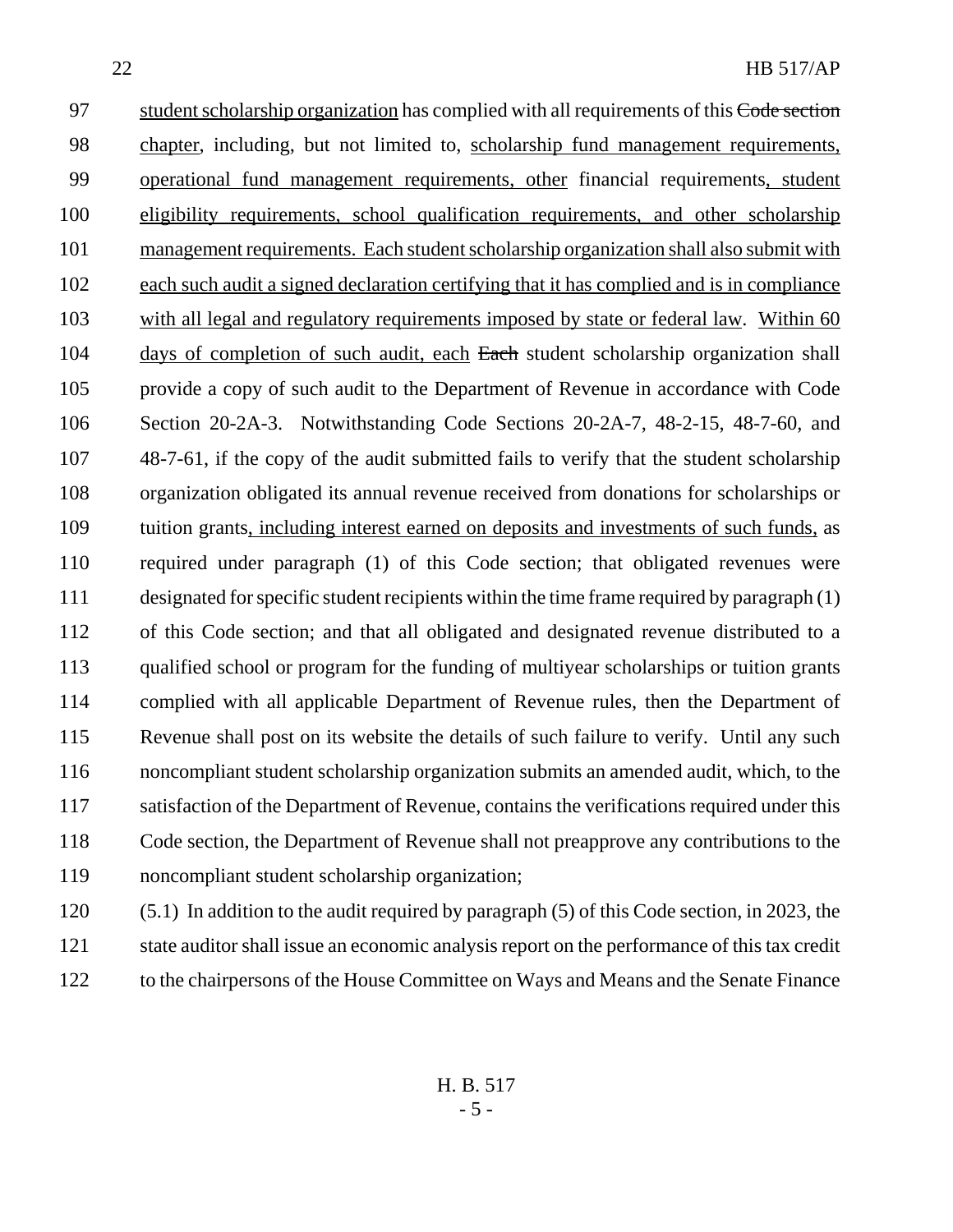Committee. An economic analysis shall include, but not be limited to, a good faith estimate, on both a direct and indirect basis, as to the:

- (A) Net change in state revenue;
- (B) Net change in state expenditures, which shall include, but not be limited to, costs of administering the tax credit;
- (C) Net change in economic activity; and
- 129 (D) Net change in public benefit; and

(6) Shall Must annually submit notice to the Department of Education in accordance with

department guidelines of its participation as a student scholarship organization under this

chapter.; provided, however, that the student scholarship organization shall immediately

notify the Department of Education if the Department of Revenue has temporarily or

- permanently ceased preapproving contributions to the student scholarship organization
- in accordance with the provisions of paragraph (5) of this Code section;
- (7) Shall annually submit to the Department of Revenue a copy of its most recent Form
- 990 filed with the United States Internal Revenue Service; and
- (8) Shall be solely responsible for verifying the eligibility of students for participation
- 139 in the program provided for in this chapter."
- 

## **SECTION 1-2.**

Said chapter is amended further by revising Code Section 20-2A-3, relating to taxation

reporting requirements for student scholarship organizations, as follows:

- "20-2A-3.
- 144 (a) Each student scholarship organization must shall report annually to the Department of
- Revenue, on a date determined by the Department of Revenue, subject to the time limits
- 146 provided for in paragraph (5) of Code Section 20-2A-2, and on a form provided by the
- Department of Revenue, the following information: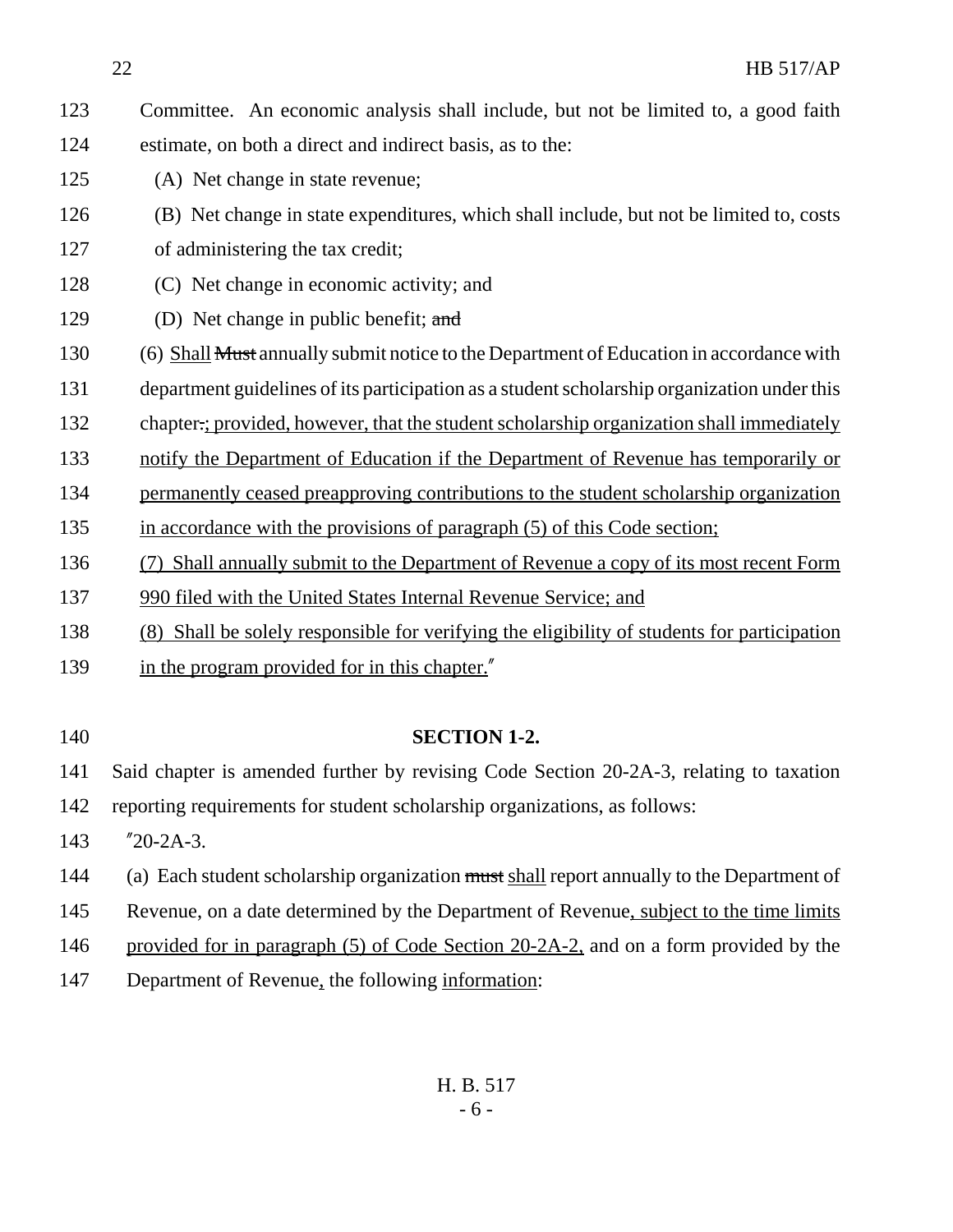(1) The total number and dollar value of individual contributions and tax credits approved. Individual contributions shall include contributions made by those filing income tax returns as a single individual or head of household and those filing joint returns;

- (2) The total number and dollar value of corporate contributions and tax credits approved;
- (3) The total number and dollar value of scholarships awarded to eligible students;
- (4) The total number of scholarship recipients whose family's adjusted gross income falls:
- (A) Under 125 percent of the federal poverty level;
- (B) Between 125 and 250 percent of the federal poverty level;
- (C) Between 250 and 400 percent of the federal poverty level; and
- (D) Above 400 percent of the federal poverty level;
- (4.1) The total number of scholarship recipients and the average scholarship dollar 162 amount by each county within which any scholarship recipient resides;
- (5) The average scholarship dollar amount by adjusted gross income category as provided in paragraph (4) of this subsection; and
- (6) A list of donors, including the dollar value of each donation and the dollar value of each approved tax credit.
- Such report shall also include a copy of the audit conducted pursuant to paragraph (5) of Code Section 20-2A-2. The Department of Revenue shall post on its website the information received from each student scholarship organization pursuant to paragraphs (1) through (5) of this subsection and the report of the student scholarship organization's most recent audit conducted pursuant to paragraph (5) of Code Section 20-2A-2 , except
- that no information of confidential taxpayer information contained in such audit report
- shall be posted or otherwise disclosed to the public by the Department of Revenue.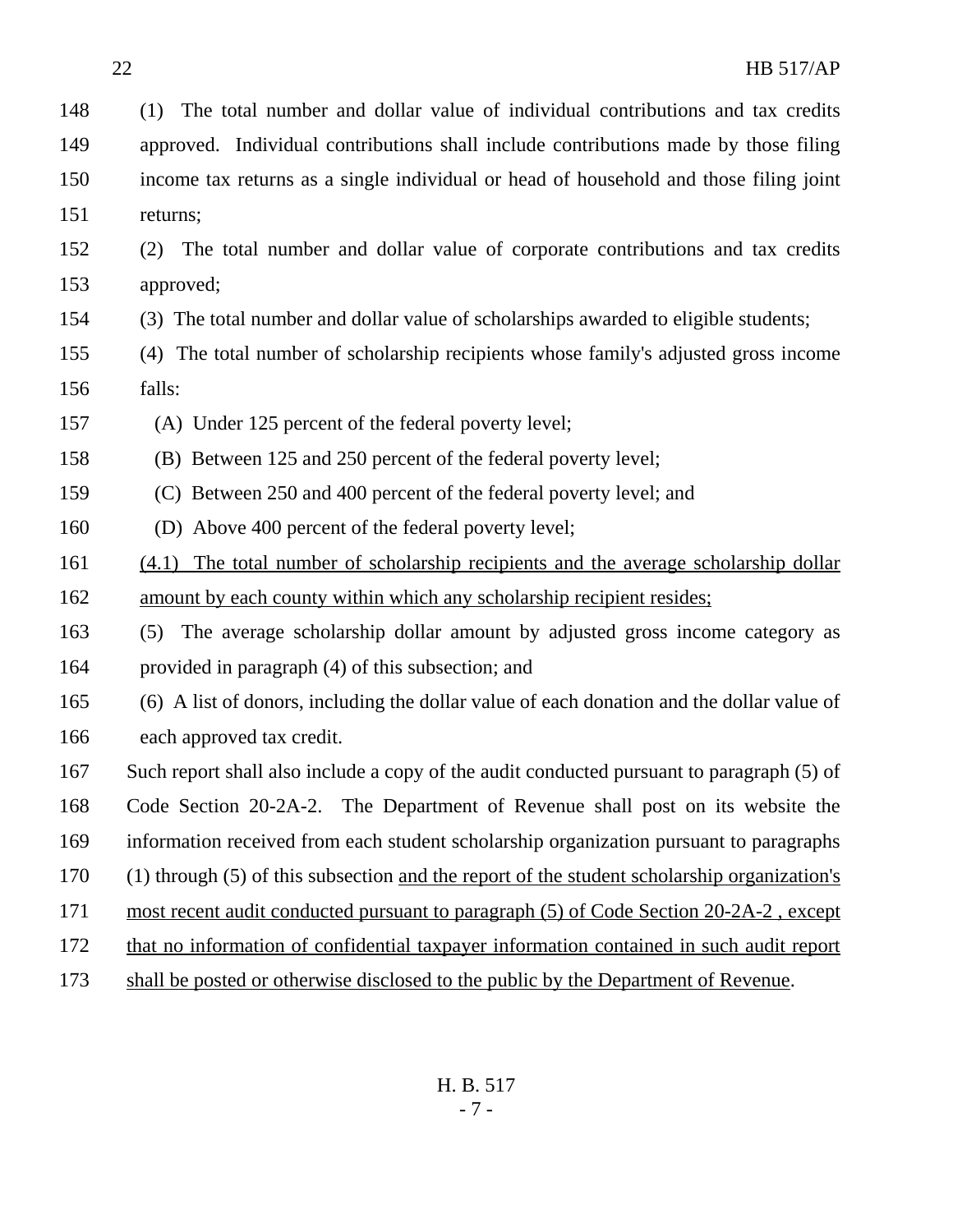| 174 | (b) Except for the allowable information included in the report of the audit conducted   |
|-----|------------------------------------------------------------------------------------------|
| 175 | pursuant to paragraph (5) of Code Section 20-2A-2 and the information reported pursuant  |
| 176 | to paragraphs (1) through (5) of subsection (a) of this Code section, all information or |
| 177 | reports provided by student scholarship organizations to the Department of Revenue shall |
| 178 | be confidential taxpayer information, governed by Code Sections 48-2-15, 48-7-60, and    |
| 179 | 48-7-61, whether it relates to the donor or the student scholarship organization."       |
|     |                                                                                          |

### **PART II**

#### **SECTION 2-1.**

 Article 2 of Chapter 7 of Title 48 of the Official Code of Georgia Annotated, relating to imposition, rate, computation, and exemptions from state income taxes, is amended by revising Code Section 48-7-29.16, relating to a qualified education tax credit, as follows:

"48-7-29.16.

(a) As used in this Code section, the term:

 (1) 'Business enterprise' means any insurance company or the headquarters of any insurance company required to pay the tax provided for in Code Section 33-8-4.

189  $(\text{H})(2)$  'Eligible student' shall have the same meaning as in paragraph (1) of Code Section 20-2A-1.

 $\left(2\right)(3)$  'Qualified education expense' means the expenditure of funds by the taxpayer or business enterprise during the tax year for which a credit under this Code section is claimed and allowed to a student scholarship organization operating pursuant to Chapter 2A of Title 20 which are used for tuition and fees for a qualified school or program.

195  $(3)(4)$  'Qualified school or program' shall have the same meaning as in paragraph (2) of

Code Section 20-2A-1.

- 197  $(4)(5)$  'Student scholarship organization' shall have the same meaning as in paragraph (3)
- of Code Section 20-2A-1.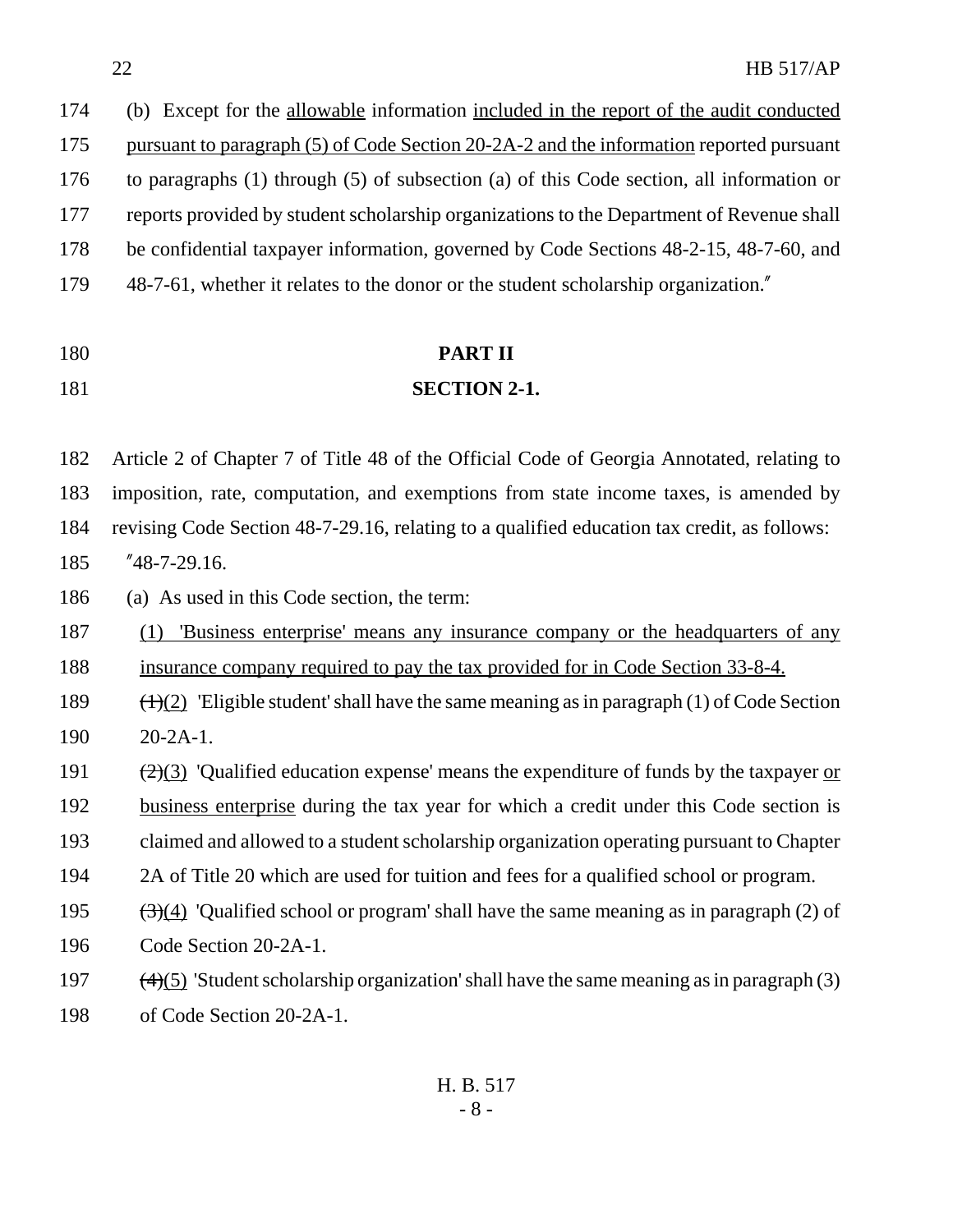- (b) An individual taxpayer shall be allowed a credit against the tax imposed by this chapter for qualified education expenses as follows:
- (1) In the case of a single individual or a head of household, the actual amount expended 202 or  $\frac{$1,000.00}{$2,500.00}$  per tax year, whichever is less;
- (2) In the case of a married couple filing a joint return, the actual amount expended or 204 \$2,500.00 \$5,000.00 per tax year, whichever is less; or
- (3) Anything to the contrary contained in paragraph (1) or (2) of this subsection notwithstanding, in the case of an individual who is a member of a limited liability company duly formed under state law, a shareholder of a Subchapter 'S' corporation, or 208 a partner in a partnership, the amount expended or  $$10,000.00$  \$25,000.00 per tax year, whichever is less; provided, however, that tax credits pursuant to this paragraph shall only be allowed for the portion of the income on which such tax was actually paid by such member of the limited liability company, shareholder of a Subchapter 'S' corporation, or partner in a partnership.
- (c) A corporation or other entity shall be allowed a credit against the tax imposed by this chapter for qualified education expenses in an amount not to exceed the actual amount expended or 75 percent of the corporation's income tax liability, whichever is less.
- (c.1) A business enterprise shall be allowed a credit against the tax imposed by Code
- Section 33-8-4 in an amount equal to its qualified education expenses or 75 percent of the
- business enterprise's state insurance premium tax liability owed pursuant to Code
- Section 33-8-4, whichever is less; provided, however, that the amount of such credit shall
- not exceed \$1 million.
- (d)(1) The tax credit shall not be allowed if the taxpayer or business enterprise designates 222 the taxpayer's its qualified education expense for the direct benefit of any particular individual, whether or not such individual is a dependent of the taxpayer or business enterprise.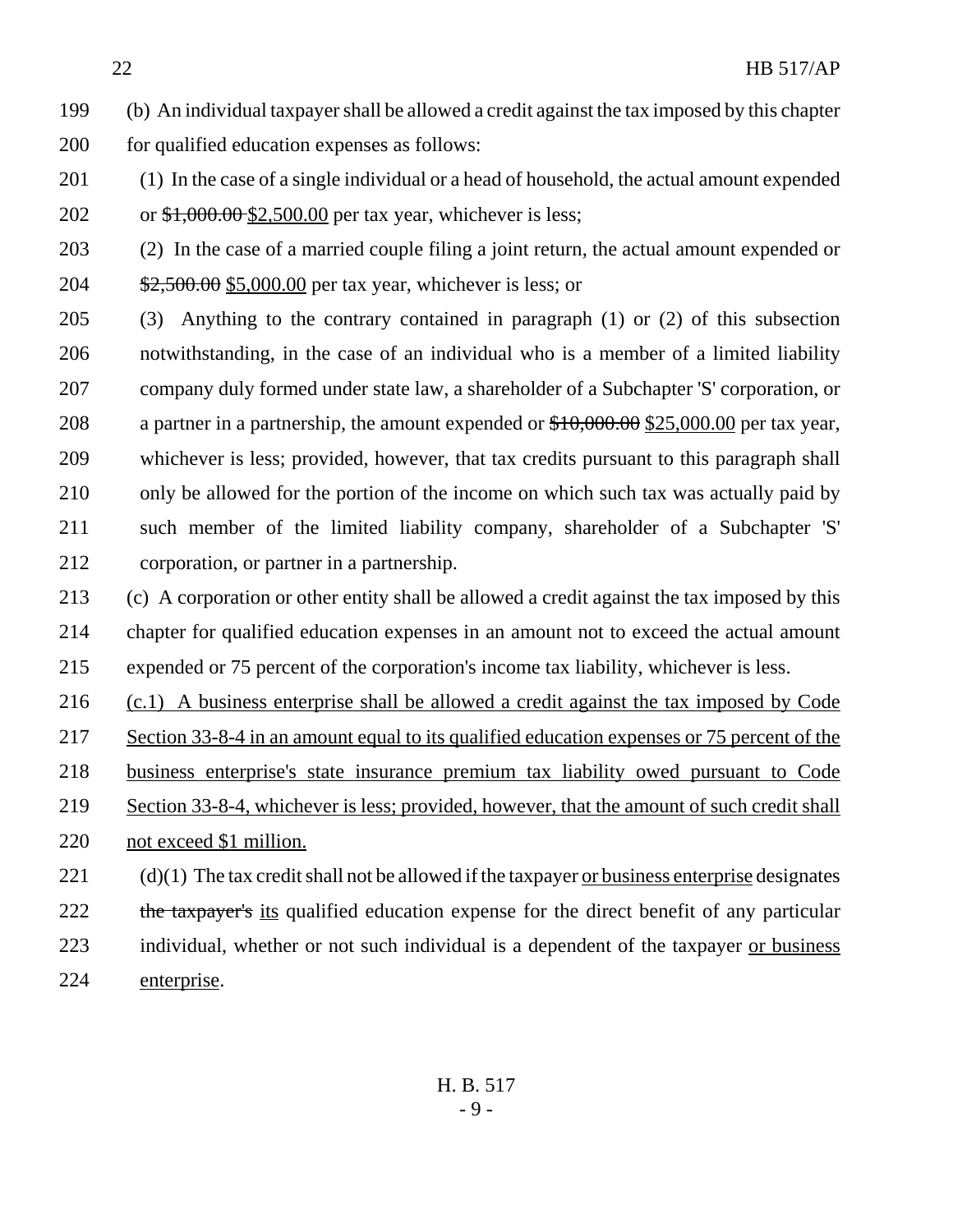(2) In soliciting contributions, a student scholarship organization shall not represent, or direct a qualified private school to represent, that, in exchange for contributing to the student scholarship organization, a taxpayer or business enterprise shall receive a scholarship for the direct benefit of any particular individual, whether or not such individual is a dependent of the taxpayer or business enterprise. The status as a student scholarship organization shall be revoked for any such organization which violates this paragraph. (e) In no event shall the total amount of the tax credit allowed to any taxpayer or business 233 enterprise under this Code section for a taxable year exceed the such taxpayer's income tax liability or such business enterprise's state insurance premium tax liability owed pursuant 235 to Code Section 33-8-4, provided that any. Any unused tax credit shall be allowed the 236 taxpayer or business enterprise against the up to its succeeding five years' tax liability. No such credit shall be allowed the taxpayer or business enterprise against prior years' tax

- liability.
- (f)(1) The aggregate amount of tax credits allowed under this Code section shall not exceed:

241 (A) Fifty-eight million dollars for the tax year ending on December 31, 2018;

 (B) One hundred million dollars for tax years beginning on January 1, 2019, and ending on December 31, 2028 For 2019 through 2022, \$100 million per year; and

244 (C) Fifty-eight million dollars for the tax year beginning on January 1, 2029, and for 245 all subsequent tax years For 2023 and all subsequent years, \$120 million per year.

246 (1.1) In no event shall the aggregate amount of tax credits allowed under this Code

section to all business enterprises for state insurance premium tax liability owed pursuant

- to Code Section 33-8-4 exceed \$6 million for any year.
- (2) The commissioner shall allow the tax credits on a first come, first served basis.
- (3) For the purposes of paragraph (1) of this subsection, a student scholarship organization shall notify a potential donor of the requirements of this Code section.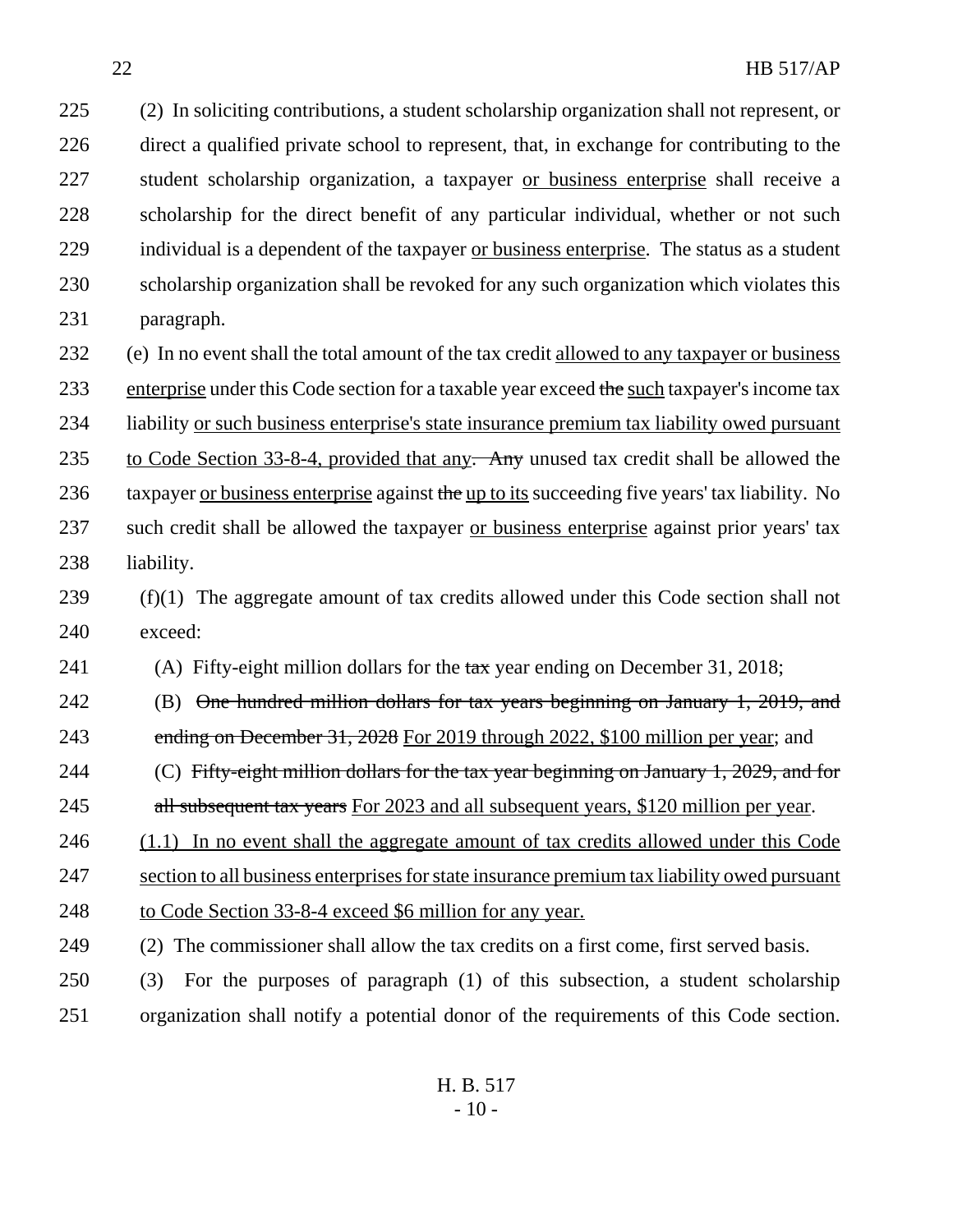252 Before making a contribution to a student scholarship organization, the taxpayer or business enterprise shall electronically notify the department, in a manner specified by the department, of the total amount of contributions that the taxpayer or business enterprise intends to make to the student scholarship organization. The commissioner shall preapprove, deny, or prorate the requested amount within 30 days after receiving the request from the taxpayer or business enterprise and shall provide notice to the taxpayer or business enterprise and the student scholarship organization of such preapproval, denial, or proration which shall not require any signed release or notarized approval by the taxpayer or business enterprise. In order to receive a tax credit under this Code section, the taxpayer or business enterprise shall make the contribution to the student scholarship organization within 60 days after receiving notice from the department that the requested amount was preapproved. If the taxpayer or business enterprise does not comply with this paragraph, the commissioner shall not include this preapproved contribution amount when calculating the limit prescribed in paragraph (1) of this subsection or the additional limitation specific to business enterprises prescribed in paragraph (1.2) of this subsection. The department shall establish a web based donation approval process to implement this subsection.

 (4) Preapproval of contributions by the commissioner shall be based solely on the availability of tax credits subject to the aggregate total limit established under paragraph (1) of this subsection or the additional limitation specific to business enterprises prescribed in paragraph (1.2) of this subsection. The department shall maintain an ongoing, current list on its website of the amount of tax credits available under this Code section.

 (5) Notwithstanding any laws to the contrary, the department shall not take any adverse action against donors to student scholarship organizations if the commissioner preapproved a donation for a tax credit prior to the date the student scholarship organization is removed from the Department of Education list pursuant to Code Section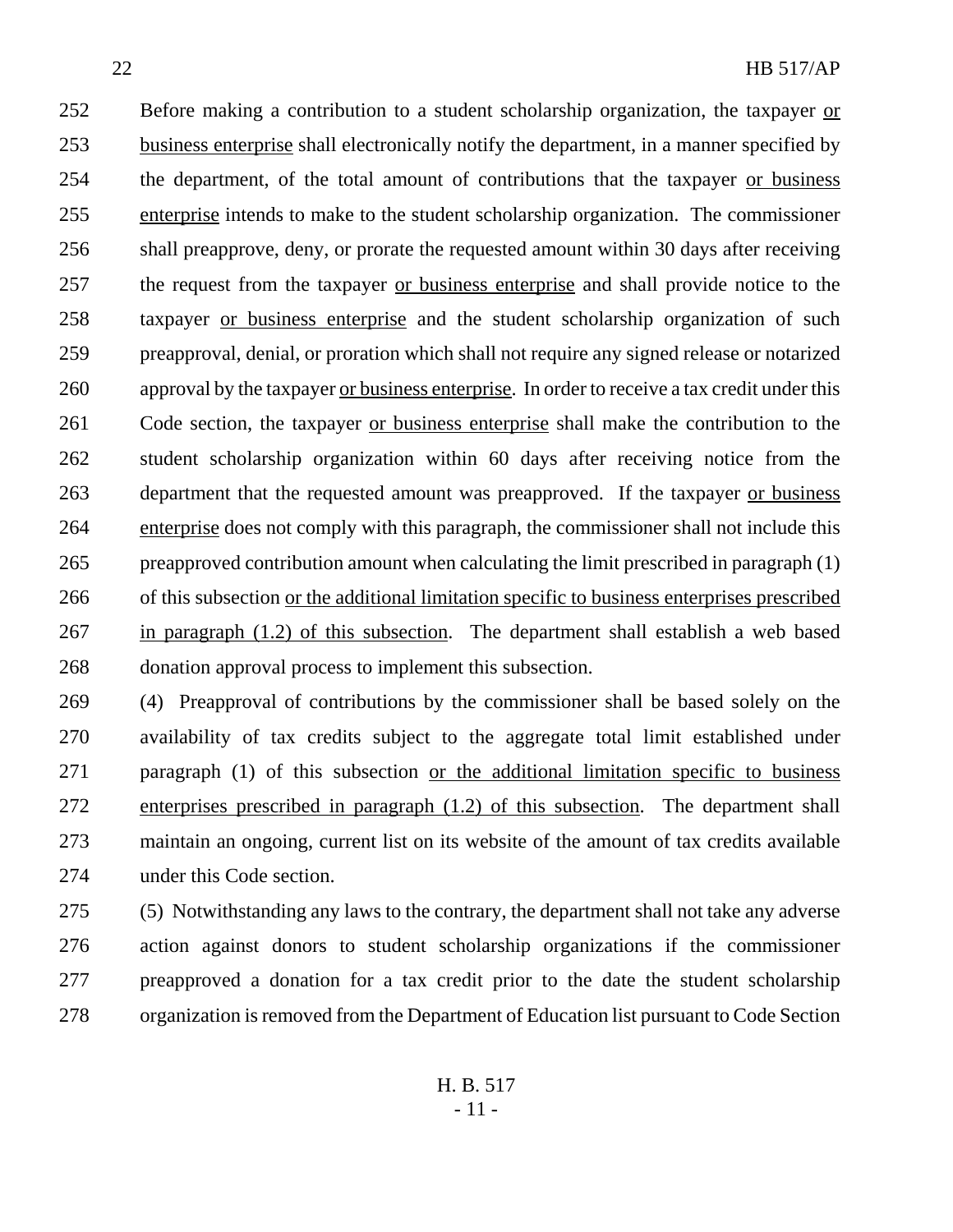- 20-2A-7, and all such donations shall remain as preapproved tax credits subject only to the donor's compliance with paragraph (3) of this subsection.
- (6) In addition to the reporting requirements in Code Section 20-2A-3, each student scholarship organization shall file an annual report with the department showing any fees or assessments retained by the student scholarship organization during the calendar year. (g)(1) In order for the taxpayer to claim the student scholarship organization tax credit under this Code section, a letter of confirmation of donation issued by the student scholarship organization to which the contribution was made shall be attached to the taxpayer's tax return or a business enterprise's tax return provided for in Code Section 33-8-6.
- (2)(A) However, in the event the taxpayer files an electronic return permitted by this chapter, such confirmation shall only be required to be electronically attached to the return if the Internal Revenue Service allows such attachments when the data is transmitted to the department. In the event the taxpayer files an electronic return and such confirmation is not attached because the Internal Revenue Service does not, at the time of such electronic filing, allow electronic attachments to the Georgia return, such confirmation shall be maintained by the taxpayer and made available upon request by the commissioner.
- (B) With respect to a business enterprise's tax return provided for in Code Section 33-8-6, the Commissioner of Insurance is authorized to promulgate rules and regulations regarding the manner in which such letters of confirmation of donations shall be filed in the case of tax returns filed electronically.
- (3) The letter of confirmation of donation shall contain the taxpayer's or business enterprise's name, address, tax identification number, the amount of the contribution, the date of the contribution, and the amount of the credit.
- (h)(1) No credit shall be allowed under this Code section with respect to any amount deducted from taxable net income by the taxpayer or business enterprise as a charitable